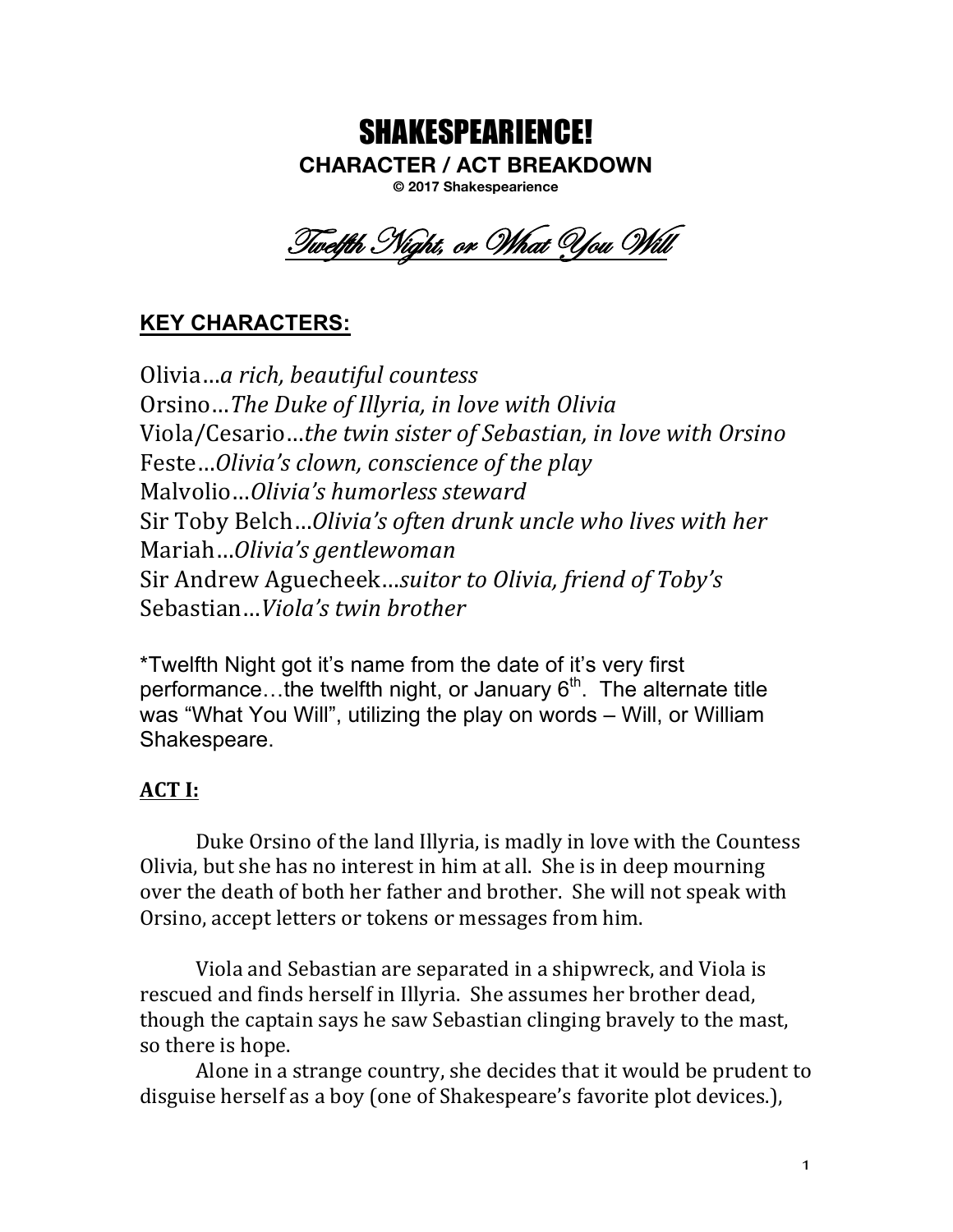and enter the employment of Duke Orsino. She takes the male name of "Cesario" and becomes the new delivery boy to attempt contact with the Countess Olivia.

Olivia houses her uncle, Sir Toby, and has a staff including a gentlewoman, Mariah, and a steward, Malvolio. Malvolio has ill will toward others and certainly looks down upon Toby and the rest of the staff, but is keen about Olivia. Her closest relationship is with Feste, there to cheer her.

Toby's friend, Sir Andrew, comes to visit with aspirations of wooing Olivia, all the while encouraged by Toby. Although Toby knows her disinterest and depression.

Viola, as Cesario, arrives at Olivia's and refuses to leave. Her stubbornness is intriguing to Olivia. Cesario is presented to Olivia and attempts to woo her in Orsino's name, but Olivia is more interested in the messenger than the message. After Viola leaves, Olivia thinks of a trick to get Cesario to return...she makes up a story that Cesario left a ring as a gift and she wants to return the ring. She sends Malvolio to find Cesario and return the ring.

#### **ACT II:**

Meanwhile, Sebastian thinks his sister is drowned in the shipwreck and that he is most likely the sole survivor...coincidentally, he comes ashore in Illyria too, and heads for Duke Orsino's.

Malvolio tracks down Cesario and delivers Olivia's ring and message. Viola recognizes the device that Olivia is using in an attempt to woo...Cesario. Thinking that she is indeed, he. The problem, however, is doubled by the fact that Viola has fallen in love with her employer...Duke Orsino...who is in love with Olivia...who is love with Cesario…who is Viola…who is the ONLY one who knows the truth.

Malvolio scolds Toby and Andrew for their carousing and drinking, and Mariah for both encouraging and participating in said behavior. They are extremely aggravated by his sourness, for being the perpetual killjoy. Mariah hatches a plan to get even with Malvolio…knowing his affection for Olivia, she leaves out a love letter to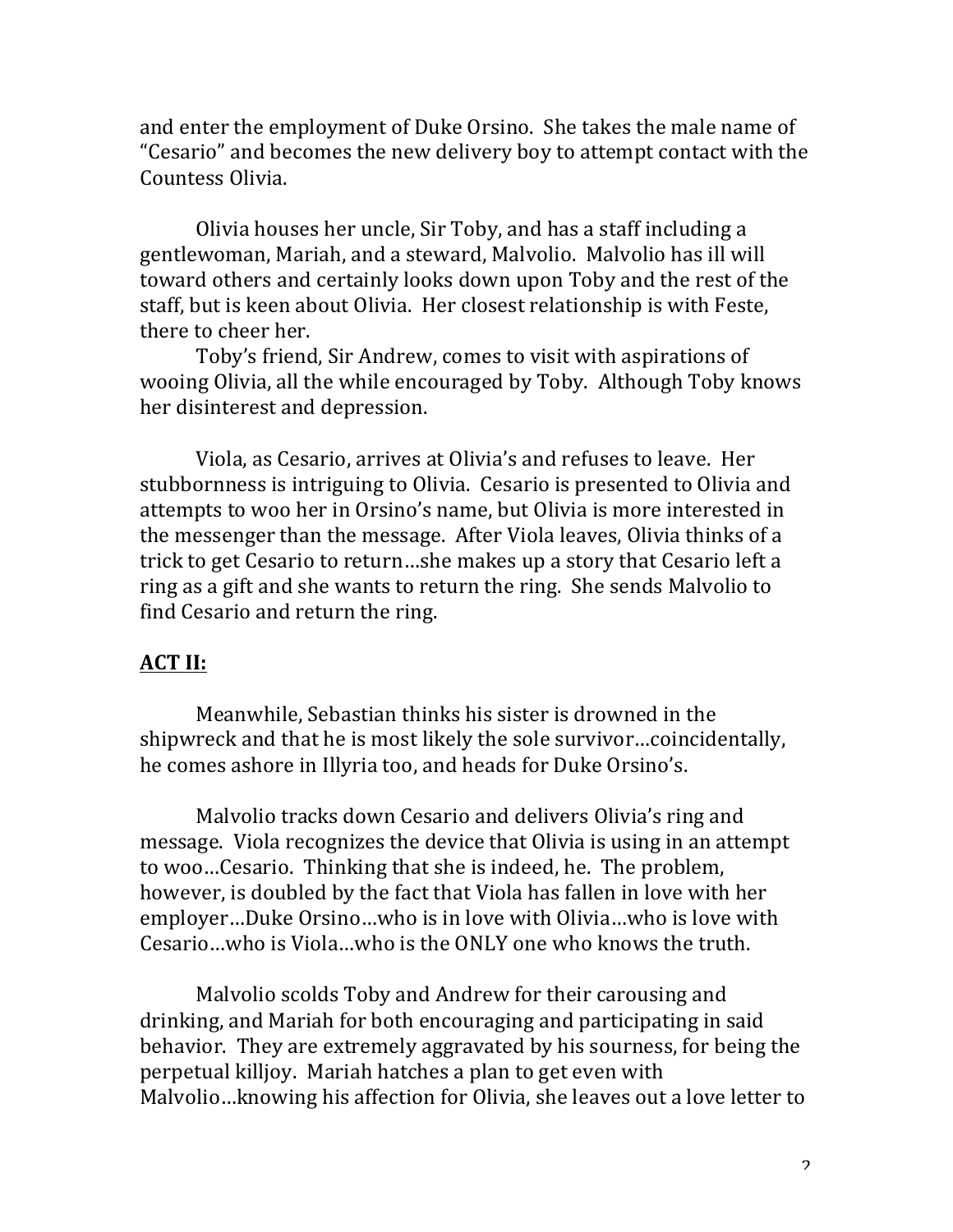him in Olivia's handwriting. He finds it and takes it in ernest. The letter directs him to dress and act outrageously- to smile always (an expression he never wears), to wear yellow stockings, cross-gartered (Olivia's least favorite color and style). He begins to picture himself elevated to the status of count...able to be Toby and Mariah's master.

#### **ACT III:**

The man who rescued Sebastian still wants to help him, and even lends him money. He must be careful though, he fought against Orsino some time ago and is a wanted man in Illyria, but he will help Sebastian as best he can.

Malvolio commits to dress and behave as the letter commands. When Olivia sees him, she thinks he has become completely unhinged mentally and asks Toby and Feste to take care of the poor, sick man. Also, Toby encourages Andrew to hotly pursue Olivia, even to challenge Cesario to a duel and eliminate his rival.

Olivia can't restrain herself anymore and confesses her love for Cesario...this puts Viola in a VERY uncomfortable position. Viola says that NO woman shall ever be the mistess of "his" heart. After Olivia leaves, Toby delivers Andrew's challenge to Cesario. She asks Toby to dissuade Andrew, but instead Toby tells Andrew that Cesario is getting prepped for the fight.

Sebastian's friend sees the duel beginning and jumps in to intervene because he thinks that Viola is Sebastian. The whole mess draws the attention of the local police, who break up the fray...they then recognize and arrest Sebastian's friend. He asks Cesario for help and to re-pay the money he loaned him, thinking he is asking Sebastian. She of course, has no idea what he's talking about, which causes further pandemonium.

## **ACT IV:**

Toby continues to encourage Andrew who then decides to renew the duel with Cesario. Unfortunately, he finds Sebastian instead, who